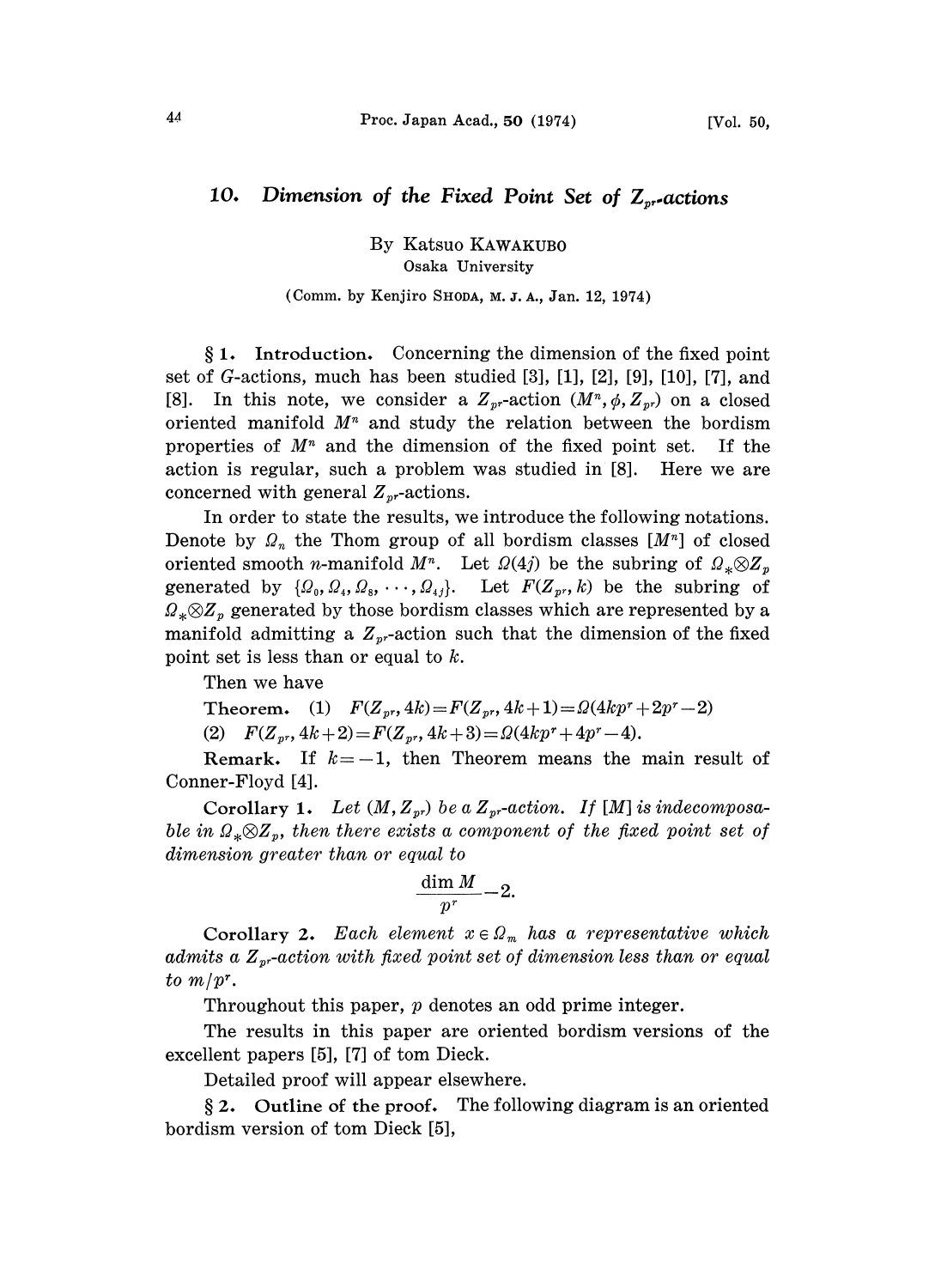$$
G\Omega_{*}^{Z_{pr}} \xrightarrow{i} \Omega_{Z_{pr}}^{*} \xrightarrow{\alpha} \Omega^{*}(BZ_{pr})
$$
  
\n
$$
P \downarrow \qquad \qquad \lambda \downarrow \qquad \qquad \Lambda \downarrow
$$
  
\n
$$
\Omega_{*} \Big( \prod_{j} BU(n_{j}) \Big) \longrightarrow S^{-1} \Omega_{Z_{pr}}^{*} \xrightarrow{S^{-1} \alpha} S^{-1} \Omega^{*} (BZ_{pr})
$$

where  $GQ_{*}^{Z_{p^r}}$  denotes the geometric bordism of oriented  $Z_{p^r}$ -manifolds. Let  $\Omega^*(BZ_{pr}) \longrightarrow \Omega^*$  be the map induced by the map: one point  $\rightarrow BZ_{pr}$ and  $D: \Omega^* \to \Omega_{-*}$  be the Atiyah-Poincaré duality and  $\pi': \Omega_* \to \Omega_* \otimes Z_p$ be the projection map. Then it is easy to see

**Lemma 1.** By the composition of the following maps  

$$
G\Omega_n^{Z_{pr}} \xrightarrow{i} \Omega_{z_r^n}^{-n} \longrightarrow \Omega^{-n} (B Z_{pr}) \xrightarrow{\pi} \Omega^{-n} \longrightarrow \Omega_n,
$$

 $[M^n, \phi, Z_{pr}]$  goes onto [M].

Let  $\xi_{\infty}$  be the canonical complex line bundle over  $\mathbb{CP}_{\infty}$  and let  $\pi_i \colon CP_{\infty}{\times} CP_{\infty}{\rightarrow} CP_{\infty}$  be the projection onto the *i*-th factom we denote the cobordism Euler class  $e(\xi_{\infty})$  by T, we have  $\pi_i$ :  $\mathbb{CP}_{\infty} \times \mathbb{CP}_{\infty} \to \mathbb{CP}_{\infty}$  be the projection onto the *i*-th factor, *i*=1,2. If

$$
\varOmega^*(\pmb{C}\pmb{P}_\infty)\!\cong\!\varOmega^*[[T]]
$$

and

$$
\Omega^*(\mathbf{CP}_\infty \times \mathbf{CP}_\infty) \cong \Omega^*[[T_1, T_2]]
$$

 $\Omega^*(CP_\infty \times CP_\infty) \cong \Omega^*[T_1, T_2]$ <br>where  $T_i = \pi_i^*(T)$ . Hence we get a formal group law  $F(T_1, T_2)$  by setting

$$
F(T_1, T_2) = e(\xi_{\infty} \hat{\otimes} \xi_{\infty}) = \sum_{i,j} c_{ij} T_1^i T_2^j
$$

where  $c_{ij} \in \Omega^{2-2i-2j}$  [11]. If *i* is an integer, let  $[i]_F(T)$  be the operation<br>of "multiplication by *i*" for the formal group. Let  $j: Z_{pr} \to S^1$  be the<br>natural inclusion, which induces  $R_i: RZ \to RS^1 \sim CP$ . By making of "multiplication by i" for the formal group. Let  $j:Z_{pr}\rightarrow S^{1}$  be the natural inclusion, which induces  $Bj: BZ_{pr} \to BS^1 \cong CP_\infty$ . By making use of the map  $(Bj)^*: \Omega^*(CP_\infty) {\rightarrow} \Omega^*(BZ_{pr})$ , we have

$$
\Omega^*(BZ_{pr})\!\cong\!\Omega^*[[T]]/[p^r]_F(T).
$$

 $\mathcal{Q}^*(B\mathbf{Z}_{pr}) \cong \mathcal{Q}^*[[T]]/[p^r]_F(T).$ <br>Moreover it is seen by the method of [6] that the Ker  $A \cdot (Bj)^*$  is the ideal

$$
[p^r]_{{\scriptscriptstyle F}}(T)/[p^{r-1}]_{{\scriptscriptstyle F}}(T).
$$

Since  $[p^r]_F(T)/[p^{r-1}]_F(T)=p+T\cdot G$ , where G is a power series in T, we have

Lemma 2.  $D \pi A^{-1}(0) = p \Omega_n$ .

The following lemma will show some of the differences between [7] and our case.

Lemma 3.  $S^{-1} \Omega_{Z_{pr}}^* \cong \Omega_* \Big( \prod_j BU \Big) \otimes Z[V_j, V_j^{-1}].$  Here  $1 \leq j \leq (p^r-1)/2$ and  $V_j$  corresponds to the Euler class of the 1-dimensional complex vector space on which  $\exp 2\pi i/p^r$  acts by multiplication with  $\exp 2\pi i/p^r$ .

By combining Lemma <sup>2</sup> and Lemma 3, we have

Lemma 4. The composition  $\pi' \cdot D \cdot \pi \cdot \Lambda^{-1} \cdot S^{-1} \alpha$  induces a welldefined ring homomorphism,

$$
\beta\colon \text{Image } \lambda \to \Omega_* \otimes Z_p.
$$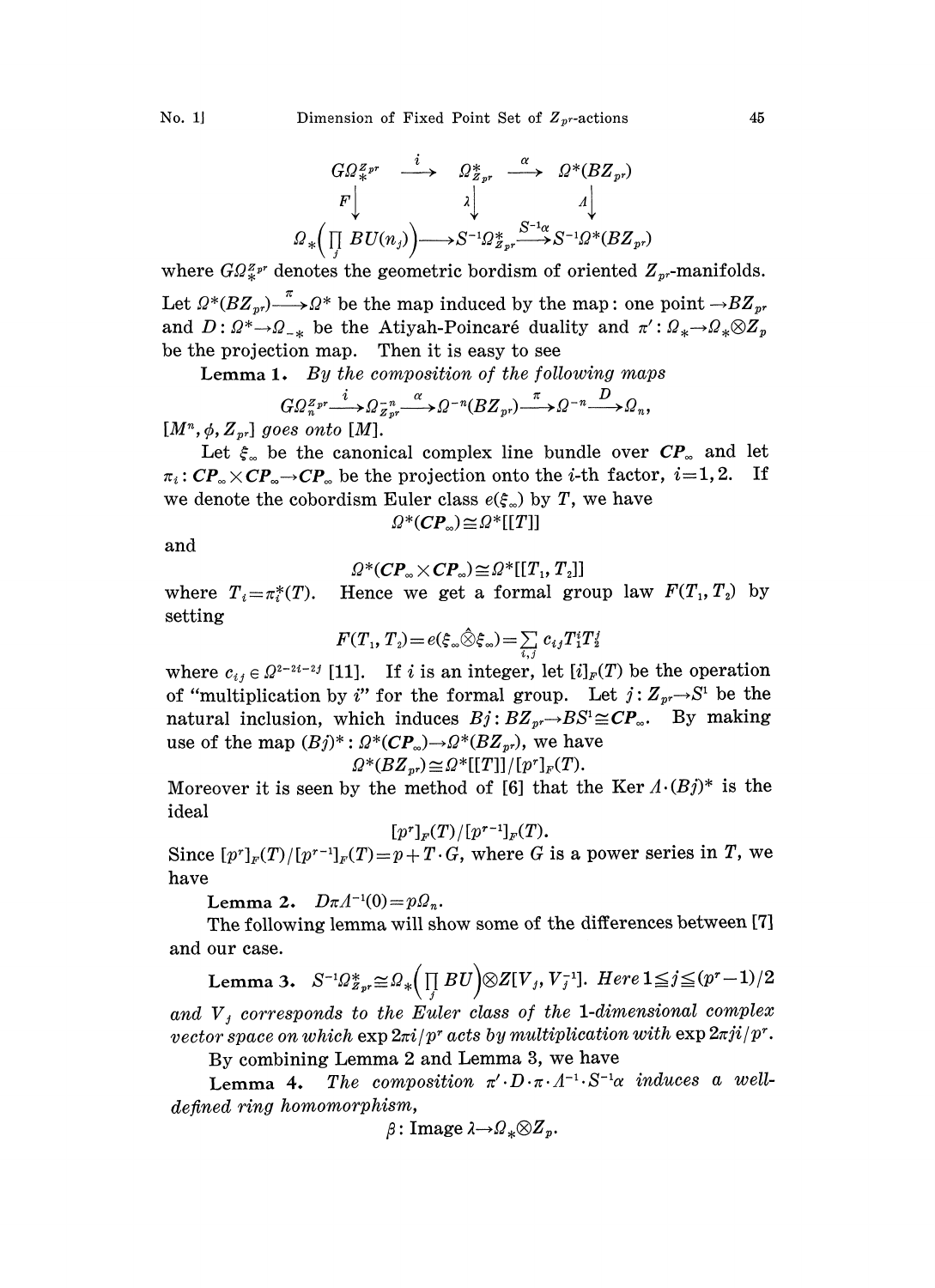Let  $A: \Omega_*\Big(\prod_j BU\Big) \otimes Z[V_j, V_j^{-1}] \to \Omega_*\Big(\prod_j BU\Big) \otimes Z\Big[\frac{1}{2}\Big][V_j, V_j^{-1}]$  be the map induced by the inclusion  $Z \rightarrow Z\left[\frac{1}{2}\right]$ . It follows from Lemma 4 that  $\beta$  induces a map

$$
\beta': \text{Image } \lambda \otimes Z\Big[\,\frac{1}{2}\,\Big] \to \Omega_* \otimes Z_p \otimes Z\Big[\,\frac{1}{2}\,\Big] \cong \Omega_* \otimes Z_p.
$$

Since  $Z\left[\frac{1}{2}\right]$  is a flat Z-module, the map

$$
A \otimes 1: \text{Image } \lambda \otimes Z \Big[ \frac{1}{2} \Big] \to \Omega_* \Big( \prod_j BU \Big) \otimes Z \Big[ \frac{1}{2} \Big] [V_j, V_j^{-1}] \otimes Z \Big[ \frac{1}{2} \Big] \\ \cong \Omega_* \Big( \prod_j BU \Big) \otimes Z \Big[ \frac{1}{2} \Big] [V_j, V_j^{-1}]
$$

is injective and  $(A\otimes 1)$   $\left(\text{Image }\lambda\otimes \mathbb{Z}\left[\frac{1}{2}\right]\right)=\text{Image } (A\lambda)$ . Therefore we

have shown the following

Lemma 5. There exists a ring homomorphism

 $\beta''$ : Image  $(A\lambda) \rightarrow Q_* \otimes Z_n$ such that  $\beta'' \cdot A \cdot \lambda = \pi' \cdot D \cdot \pi \cdot \alpha$ .

Let  $\overline{F}_k$  be the subring of  $\mathcal{Q}_* \Big( \prod\limits_j BU \Big) \otimes Z \Big[ \frac{1}{2} \Big] [V_j, V_j^{-1}]$  generated by

$$
\bigoplus_{i\leq k} \varOmega_i \Bigl( \prod_j B U \Bigr) \otimes Z \Bigl[ \dfrac{1}{2} \Bigr] [V_j^{-1}].
$$

Put  $D_k = F_k \cap \text{Image } (A \cdot \lambda)$ .

We now prove the formula  $(1)$  of Theorem.

By choosing simply the tom Dieck's examples of dimension zero mod 4 [7], we have

**Lemma 6.** There are  $Z_{pr}$ -actions  $(M_i, Z_{pr})$   $j=1, 2, \cdots, kp^r$  $+(p<sup>r</sup>-1)/2$ , such that

(1) dim  $M_i=4j$ 

(2) [M<sub>j</sub>] is a generator of the polynomial ring  $\Omega_* \otimes Z_n$ ,

(3)  $A\lambda i[M_{j}, Z_{pr}] \in D_{4k}.$ 

It follows from Lemma 6 that

 $F(Z_{pr}, 4k) \supset Q(4kp^r + 2p^r - 2).$ 

Suppose that there exists a  $Z_{pr}$ -action  $(M, Z_{pr})$  such that  $[M]$  is in  $F(Z_{pr}, 4k)$  but not in  $\Omega(4kp^r+2p^r-2)$ . Since  $\Omega_*\otimes Z_p$  is the polynomial ring over  $Z_p$ ,

 $[M], [M_1], [M_2], \cdots, [M_{kpr+(pr-1)/2}],$ 

are algebraically independent over  $Z_p$ . On the other hand,  $D_{ik}$  has transcendence degree at most  $kp^r + (p^r - 1)/2$ . By combining Lemma 5 and Lemma 6, we have already found  $kp^r+(p^r-1)/2$  independent elements in  $D_{ik}$ . Therefore